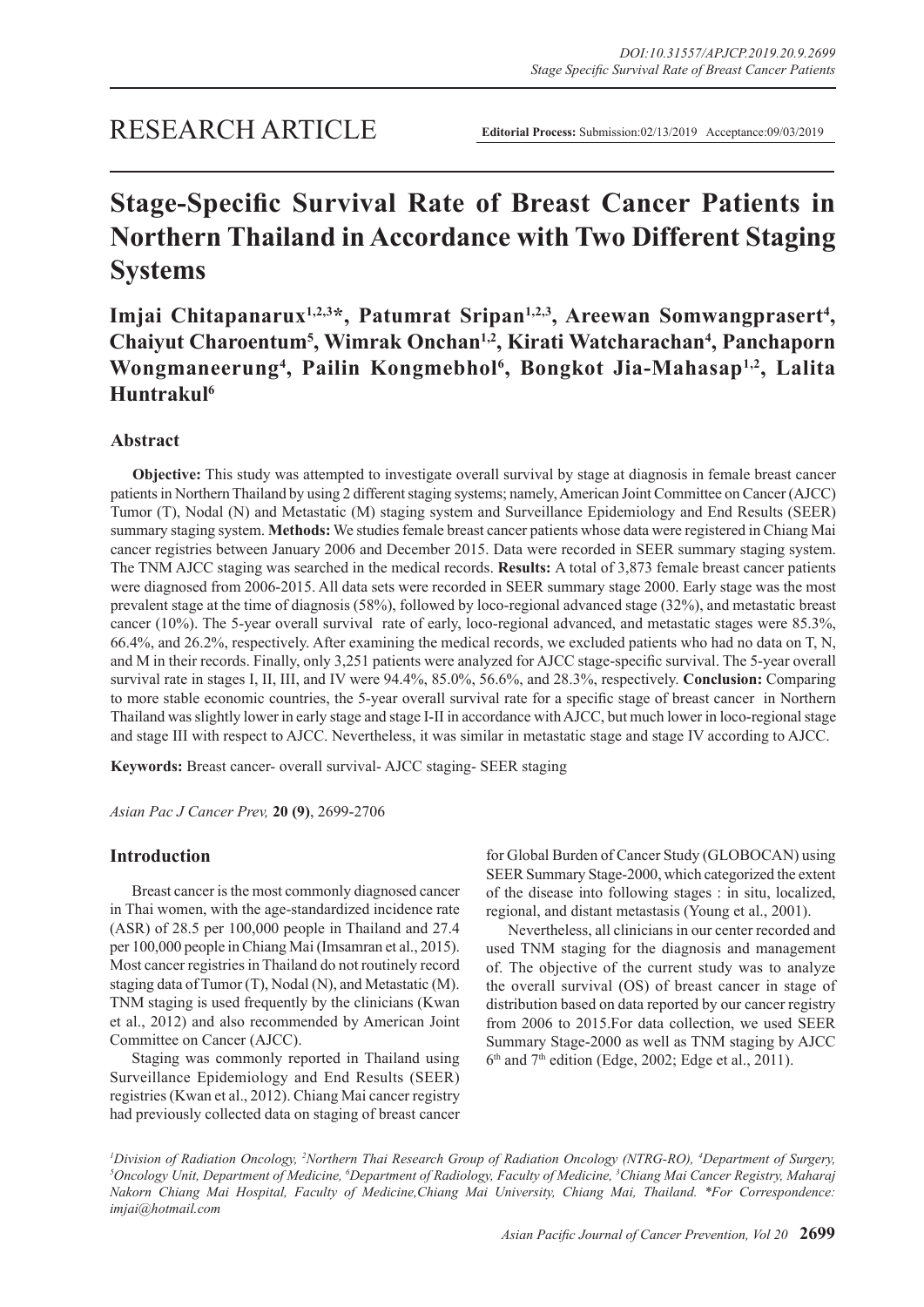### **Materials and Methods**

We conducted a retrospective cohort study by examining the data on female patients with breast cancer who were diagnosed from January 2006 to December 2015. Patients' data (ICD10 code C50) were extracted from Chiang Mai Cancer Registry and medical records. The alive or deceased status of the patients and the date of death were obtained by retrieving the mortality data from the National Registration Department, Ministry of Interior. In this study, we analyzed the stage of the disease at the time of the diagnosis using two systems; namely, SEER Summary Stage-2000 (Young et al., 2001) and TNM staging presented by AJCC staging system (the  $6<sup>th</sup>$ and  $7<sup>th</sup>$  edition) (Edge, 2002; Edge et al., 2011). Patients who had incomplete T, N, and, M records were excluded from the survival analysis according to AJCC staging.

Overall survival was defined as time from diagnosis of breast cancer to death of patient due to any cause. Patients were censored at date of last follow up. Patients' medical information such as TNM stage, type of treatment (i.e. chemotherapy or radiotherapy), and follow up data were obtained from their medical records. Three prognostic indicators; namely, estrogen and progesterone receptors as well as HER2 status were used to classify the subtype of breast cancer in patients. Statistical analyses were run using Stata version 11 (StataCorp LP, College Station, TX, USA). Frequency tables were applied for univariate analysis for overall survival were based on the Kaplan Meier method, where stratum-specific outcomes were compared using log rank statistics. The concordance of five-year overall survival of all patients, staged by two different staging systems, was also evaluated using log rank statistics. The variables found significant in the univariate analysis were included in the multivariate model. The final survival analysis model was adjusted for potential confounding variables. All of the employed statistical tests were two-sided, and P< 0.05 was regarded to discern any statistically significant differences in outcomes.

#### **Results**

Among 3,962 female breast cancer patients, the number of cases with complete data suitable for the stage specific survival analysis by using SEER summary stage-2000 and AJCC staging systems were 3,873 and 3,251 cases, respectively. Figure 1 shows the flow diagram of studied patients.

The most prevalent age of diagnosis was 40-60 years old in our study. The median age of the patients was 52 years old (IQR : 45-59) in both staging systems. Baseline characteristics of the patients staged by both systems are shown in Table 1. In both staging systems, the percentage of patients aged between 40 and 60 was higher in all stages compared to other age groups. The most common subtype of breast cancer was luminal B in all stages in both staging systems. According to AJCC staging system, 40% of patients (N=445) had unknown hormone receptor and HER-2 status of the tumor. Over half of the patients in this cohort study received chemotherapy following national reimbursement scheme even though they were in early stage and had AJCC stage I disease (i.e T1c tumor > 10 mm). The percentage of patients who received radiotherapy increased with the severity of disease stage at the time of diagnosis; that is, 45% and 72% for localized and regional stage and 35%, 55%, and 76% for AJCC stage I, II, and III, respectively. Approximately half of the patients with metastatic stage according to SEER summary stage-2000 or AJCC stage IV also received radiotherapy for palliative intent (44% versus 48%) such as palliative to brain, bone metastasis, and superior vena cava syndrome .

Figure 2 and 3 show the Kaplan Meier curve of stage-specific survival of patients staged by SEER summary stage-2000 and AJCC staging system, respectively. Five-year overall survival rate for all staged combined by SEER system was 74%, while the 5-year overall survival rates of early, loco-regional advanced, and metastatic stages were 85.3% (83.8-86.8), 66.4% (63.3-69.2), and 26.2% (21.7-30.9), respectively (Figure 2). Five-year overall survival rate for all stages combined by AJCC system was 75%, while 5-year overall survival rates in stages I, II, III, and IV were 94.4% (92.0-96.1), 85.0% (83.0-86.8), 56.6% (53.0-60.1), and 28.3% (22.7-



Figure 1. Flow Diagram of Studies Patients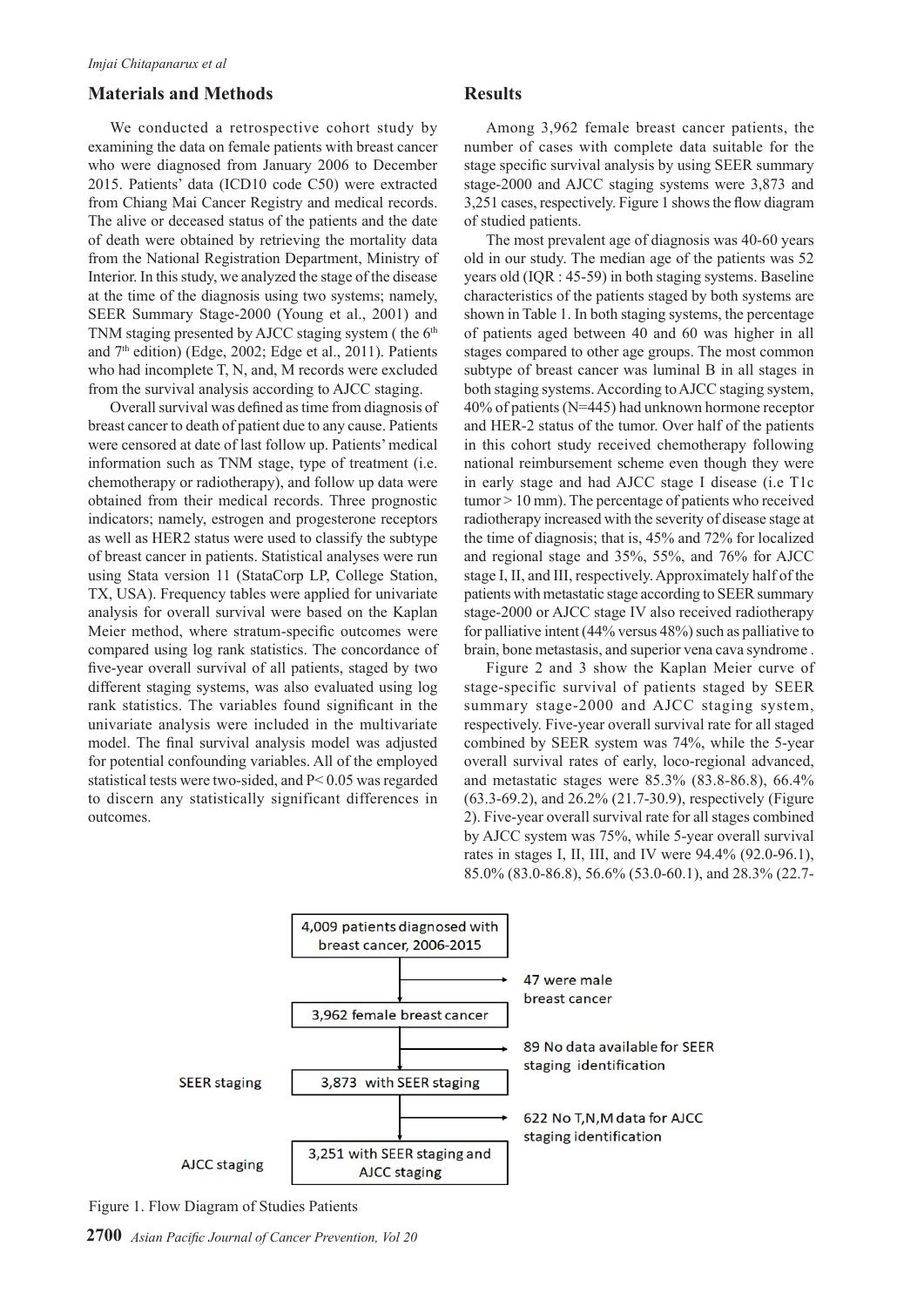| DOI:10.31557/APJCP.2019.20.9.2699                      |  |
|--------------------------------------------------------|--|
| Stage Specific Survival Rate of Breast Cancer Patients |  |

| Variables          | SEER Summary Stage 2000 (N=3,873) |                              |                                |                    | AJCC staging $(N=3,251)$ |                      |                     |  |
|--------------------|-----------------------------------|------------------------------|--------------------------------|--------------------|--------------------------|----------------------|---------------------|--|
|                    | Early stage<br>$n$ (%)            | Loco-regional<br>stage n (%) | Metastatic stage<br>$n$ $(\%)$ | stage I<br>$n$ (%) | stage II<br>$n$ (%)      | stage III<br>$n$ (%) | stage IV<br>$n$ (%) |  |
| Number of patients | 2,258 (58)                        | 1,219(32)                    | 396(10)                        | 589 (18)           | 1,564(48)                | 836 (26)             | 262(8)              |  |
| Median age (year)  | 51 (45-59)                        | 52 (45-58)                   | 54 (46-62)                     | 53 (46-60)         | 51 (45-59)               | 52 (45-58)           | 54 (48-62)          |  |
| Age (year)         |                                   |                              |                                |                    |                          |                      |                     |  |
| $<$ 40             | 269(12)                           | 144(12)                      | 33(8)                          | 60(10)             | 201(13)                  | 86(10)               | 16(6)               |  |
| 40-44              | 273 (12)                          | 144(12)                      | 43(11)                         | 68 (12)            | 182(11)                  | 112(14)              | 30(11)              |  |
| 45-49              | 413 (19)                          | 215(18)                      | 63 (16)                        | 97(16)             | 282(18)                  | 164(20)              | 42(16)              |  |
| 50-54              | 433 (19)                          | 238 (20)                     | 69 (17)                        | 116(20)            | 307(20)                  | 151(18)              | 51(19)              |  |
| 55-59              | 326(14)                           | 202(17)                      | 70(18)                         | 95(16)             | 245(16)                  | 128(15)              | 44 (17)             |  |
| >60                | 544 (24)                          | 276 (23)                     | 118(30)                        | 153 (26)           | 343 (22)                 | 194(23)              | 84 (31)             |  |
| Subtype            |                                   |                              |                                |                    |                          |                      |                     |  |
| Luminal A          | 575 (26)                          | 275(22)                      | 64 (16)                        | 195(33)            | 421(27)                  | 147(18)              | 43 (17)             |  |
| Luminal B          | 637 (28)                          | 389 (32)                     | 113 (29)                       | 202(35)            | 458 (29)                 | 274(33)              | 87 (33)             |  |
| Her-2              | 321(14)                           | 231 (19)                     | 76(19)                         | 77(13)             | 247(16)                  | 172(20)              | 69(26)              |  |
| Triple negative    | 268 (12)                          | 154(13)                      | 39(10)                         | 49(8)              | 224(14)                  | 120(14)              | 21(8)               |  |
| Unknown            | 457 (20)                          | 170(14)                      | 104(26)                        | 66(11)             | 214(14)                  | 123(15)              | 42(16)              |  |
| Surgery            |                                   |                              |                                |                    |                          |                      |                     |  |
| No surgery         | 215(10)                           | 122(10)                      | 169(43)                        | 35(6)              | 89(6)                    | 91(11)               | 105(39)             |  |
| <b>BCT</b>         | 519(23)                           | 96(8)                        | 31(8)                          | 226 (39)           | 271 (17)                 | 28(3)                | 16(6)               |  |
| <b>MRM</b>         | 1,524(67)                         | 1,001(82)                    | 196 (49)                       | 328 (56)           | 1,200(77)                | 716 (86)             | 146(55)             |  |
| Chemotherapy       |                                   |                              |                                |                    |                          |                      |                     |  |
| No                 | 785 (35)                          | 237(19)                      | 158(40)                        | 276(47)            | 317(20)                  | 150(18)              | 76(29)              |  |
| Yes                | 1,473(65)                         | 982 (81)                     | 238 (60)                       | 313(53)            | 1,247(80)                | 686 (82)             | 186 (71)            |  |
| Radiotherapy       |                                   |                              |                                |                    |                          |                      |                     |  |
| No                 | 1,237(55)                         | 338 (28)                     | 220 (56)                       | 385(65)            | 697(45)                  | 203(24)              | 137(52)             |  |
| Yes                | 1,021(45)                         | 881 (72)                     | 176 (44)                       | 204(35)            | 867 (55)                 | 633 (76)             | 125(48)             |  |
| Hormonal therapy   |                                   |                              |                                |                    |                          |                      |                     |  |
| $\rm No$           | 1,120(50)                         | 707 (58)                     | 265(67)                        | 218 (37)           | 784 (50)                 | 507(61)              | 156(60)             |  |
| Yes                | 1,138(50)                         | 512 (42)                     | 131(33)                        | 371(63)            | 780 (50)                 | 329 (39)             | 106(40)             |  |
| Year of diagnosis  |                                   |                              |                                |                    |                          |                      |                     |  |
| 2006-2010          | 1,285(57)                         | 410 (34)                     | 212 (54)                       | 269(46)            | 786 (50)                 | 366(44)              | 136(51)             |  |
| 2011-2015          | 973 (43)                          | 809 (66)                     | 184 (46)                       | 320 (54)           | 774 (50)                 | 469 (56)             | 131 (49)            |  |

| Table 1. Patients' Baseline Characteristics in Accordance with 2 Systems of Staging |  |
|-------------------------------------------------------------------------------------|--|
|-------------------------------------------------------------------------------------|--|

BCT, Breast conserving therapy; MRM, Modified radical mastectomy



Figure 2. Five-Year Overall Survival of Patients Staged by SEER Summary Stage-2000 System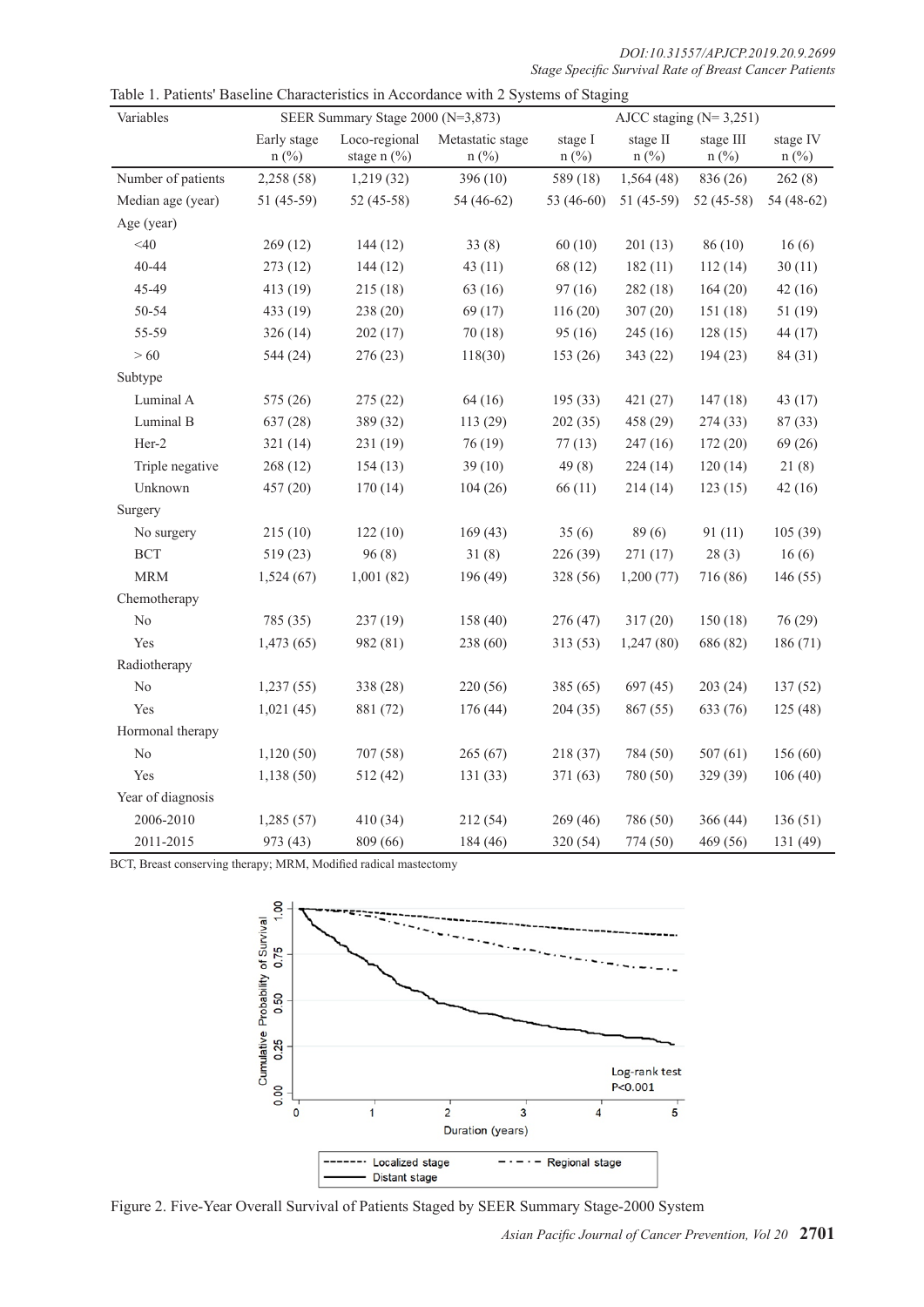| Covariates             | SEER Summary Stage 2000 (N=3,873) |               |          | AJCC staging $(N=3,251)$ |               |          |  |
|------------------------|-----------------------------------|---------------|----------|--------------------------|---------------|----------|--|
|                        | Hazard Ratio (HR)                 | 95% CI        | †P-value | Hazard Ratio (HR)        | 95% CI        | †P-value |  |
| Age (years)            |                                   |               |          |                          |               |          |  |
| $<$ 40                 | $\mathbf{1}$                      |               |          | $\mathbf{1}$             |               |          |  |
| 40-44                  | 0.96                              | $0.75 - 1.22$ | 0.735    | 1.06                     | $0.80 - 1.40$ | 0.676    |  |
| 45-49                  | 0.99                              | $0.79 - 1.23$ | 0.905    | 1.08                     | $0.83 - 1.39$ | 0.572    |  |
| 50-54                  | 0.95                              | $0.76 - 1.18$ | 0.64     | 1.05                     | $0.81 - 1.35$ | 0.726    |  |
| 55-59                  | 1.05                              | $0.84 - 1.33$ | 0.655    | 1.1                      | $0.85 - 1.43$ | 0.471    |  |
| >60                    | 1.54                              | 1.26-1.89     | < 0.001  | 1.57                     | 1.24-1.99     | < 0.001  |  |
| Stage                  |                                   |               |          |                          |               |          |  |
| I                      |                                   |               |          | $\mathbf{1}$             |               |          |  |
| $\mathop{\mathrm{II}}$ |                                   |               |          | 2.47                     | 1.82-3.36     | < 0.001  |  |
| Ш                      |                                   |               |          | 7.87                     | 5.81-10.66    | < 0.001  |  |
| IV                     |                                   |               |          | 18.9                     | 13.73-26.02   | < 0.001  |  |
| Early stage            | 1                                 |               |          | $\overline{\phantom{0}}$ |               |          |  |
| Loco-regional stage    | 2.34                              | 2.05-2.68     | < 0.001  | $\overline{\phantom{0}}$ |               |          |  |
| Metastatic stage       | 8.48                              | 7.31-9.84     | < 0.001  | $\overline{\phantom{m}}$ |               |          |  |
| Subtype                |                                   |               |          |                          |               |          |  |
| Luminal A              | $\mathbf{1}$                      |               |          | $\mathbf{1}$             |               |          |  |
| Luminal B              | 1.18                              | 0.98-1.41     | 0.076    | 1.18                     | $0.97 - 1.44$ | 0.092    |  |
| Her-2 positive         | 1.81                              | 1.50-2.19     | < 0.001  | 1.91                     | $1.56 - 2.35$ | < 0.001  |  |
| Triple negative        | 1.91                              | 1.56-2.34     | < 0.001  | 1.91                     | 1.53-2.38     | < 0.001  |  |
| Unknown                | 1.78                              | 1.49-2.13     | < 0.001  | $1.8\,$                  | 1.45-2.22     | < 0.001  |  |
| Surgery                |                                   |               |          |                          |               |          |  |
| No surgery             | $\mathbf{1}$                      |               |          | $\mathbf{1}$             |               |          |  |
| <b>BCT</b>             | 0.16                              | $0.12 - 0.20$ | < 0.001  | 0.14                     | $0.10 - 0.18$ | < 0.001  |  |
| <b>MRM</b>             | 0.39                              | 0.34-0.44     | < 0.001  | 0.35                     | $0.30 - 0.41$ | < 0.001  |  |
| Chemotherapy           |                                   |               |          |                          |               |          |  |
| $\rm No$               | $\mathbf{1}$                      |               |          | $\mathbf{1}$             |               |          |  |
| Yes                    | 0.97                              | $0.80 - 1.03$ | 0.124    | 0.92                     | $0.79 - 1.06$ | 0.246    |  |
| Radiotherapy           |                                   |               |          |                          |               |          |  |
| $\rm No$               | $\mathbf{1}$                      |               |          |                          |               |          |  |
| Yes                    | 1.05                              | $0.94 - 1.18$ | 0.371    | 1.15                     | $1.00 - 1.31$ | 0.042    |  |
| Hormonal therapy       |                                   |               |          |                          |               |          |  |
| $\rm No$               | $\mathbf{1}$                      |               |          | $\,1\,$                  |               |          |  |
| Yes                    | 0.53                              | $0.47 - 0.60$ | < 0.001  | 0.54                     | $0.48 - 0.62$ | < 0.001  |  |
| Year of diagnosis      |                                   |               |          |                          |               |          |  |
| 2006-2010              | $\mathbf{1}$                      |               |          | $\mathbf{1}$             |               |          |  |
| 2011-2012              | 0.87                              | $0.79 - 1.02$ | 0.084    | $0.86\,$                 | 0.75-0.99     | 0.035    |  |

|  | Table 2. Univariable Cox Proportional Hazard Regression Analysis of 5-Year Overall Survival in Both Staging Systems |  |  |
|--|---------------------------------------------------------------------------------------------------------------------|--|--|
|--|---------------------------------------------------------------------------------------------------------------------|--|--|

*Imjai Chitapanarux et al*

†P-value from partial likelihood ratio tests; BCT, Breast conserving therapy, MRM, Modified radical mastectomy

34.2), respectively (Figure 3). The concordance of fiveyear overall survival of all patients staged by two different staging system is shown in Figure 4 (p=0.149).

Table 2 and 3 show the univariable and multivariable cox proportional hazard regression analysis of 5-year overall survival in both staging systems. The log-rank test identified significant differences between 5-year overall survival rates and age, stage of the disease at the time of diagnosis, subtype of tumor, hormonal treatment, surgery, and year of diagnosis in both systems. In the multivariate analysis, it was found that age more than 60

years old, higher stage, and TNBC were associated with poor overall survival. While receiving breast conserving therapy (BCT) and modified radical mastectomy (MRM) was associated with better overall survival [hazard ratio  $(HR)$ : 0.29 and 0.56, respectively, P<0.001] in both SEER stage system and AJCC staging. as well as more recent year of diagnosis (2006-2010 vs 2011-2015) and receiving hormonal therapy, HR=0.85 (p=0.014) and HR= $0.70$  ( $p<0.001$ ), respectively, in SEER stage system and HR=0.82 (p=0.007) and HR=0.76 (p=0.003), respectively in AJCC staging. Receiving chemotherapy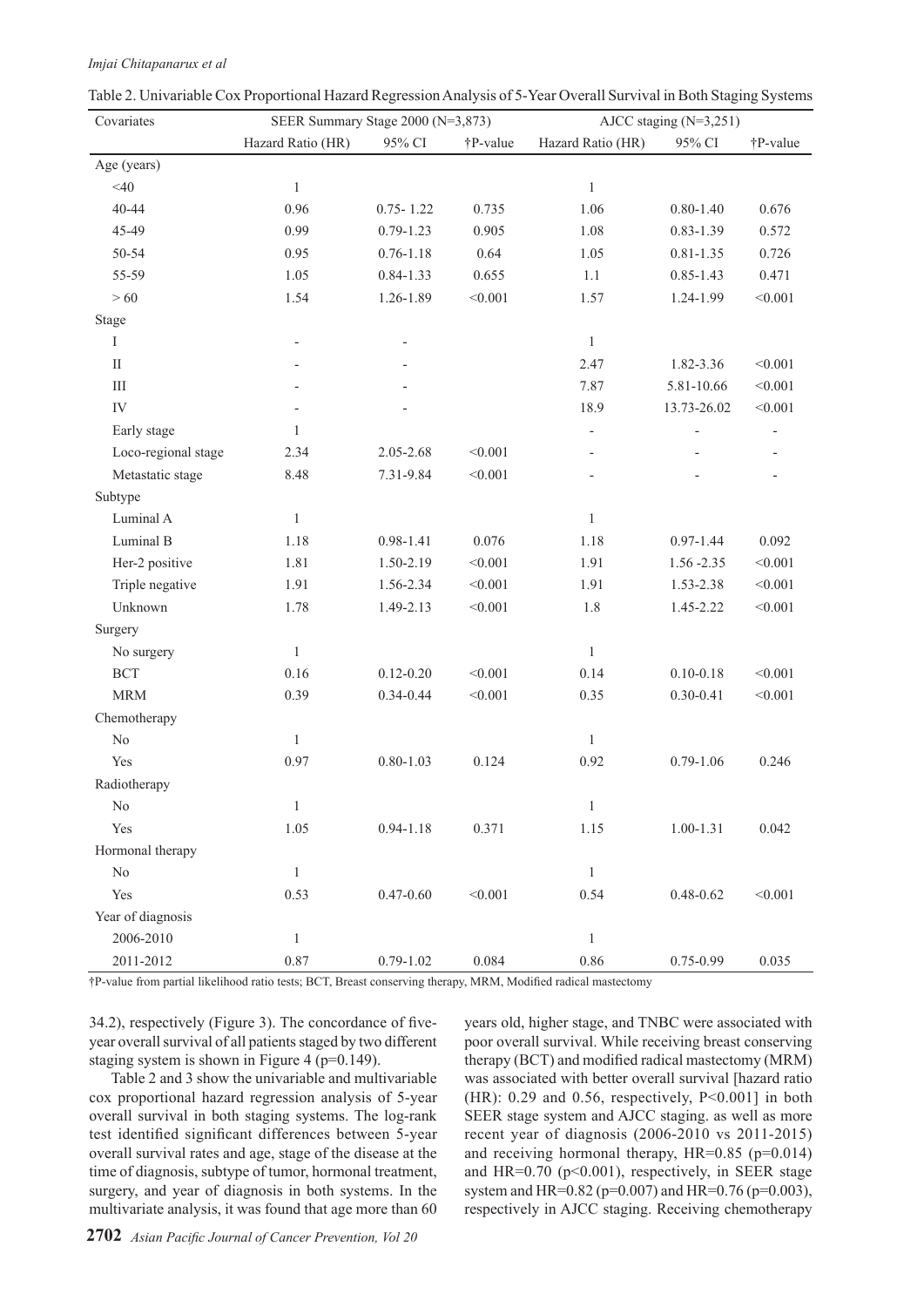*DOI:10.31557/APJCP.2019.20.9.2699 Stage Specific Survival Rate of Breast Cancer Patients* 

| $\mathcal{I}$ y december<br>Covariates | SEER Summary Stage 2000 (N=3,873) |               |          | AJCC staging $(N=3,251)$       |               |          |
|----------------------------------------|-----------------------------------|---------------|----------|--------------------------------|---------------|----------|
|                                        | Adjusted Hazard Ratio<br>(aHR)    | 95% CI        | †P-value | Adjusted Hazard<br>Ratio (aHR) | 95% CI        | †P-value |
| Age (years)                            |                                   |               |          |                                |               |          |
| $<$ 40                                 | $\mathbf{1}$                      |               |          | $\mathbf{1}$                   |               |          |
| 40-44                                  | 0.88                              | $0.69 - 1.13$ | 0.314    | 0.86                           | $0.65 - 1.14$ | 0.29     |
| 45-49                                  | 0.95                              | $0.76 - 1.19$ | 0.643    | 0.9                            | $0.70 - 1.16$ | 0.411    |
| 50-54                                  | $0.9\,$                           | $0.72 - 1.12$ | 0.334    | 0.92                           | $0.71 - 1.19$ | 0.515    |
| 55-59                                  | 0.91                              | $0.72 - 1.15$ | 0.45     | 0.94                           | $0.72 - 1.23$ | 0.647    |
| >60                                    | 1.42                              | 1.16-1.75     | 0.001    | 1.29                           | $1.01 - 1.64$ | 0.041    |
| Stage                                  |                                   |               |          |                                |               |          |
| Ι                                      | ÷                                 |               |          | $\mathbf{1}$                   |               |          |
| $\rm II$                               | $\overline{a}$                    |               |          | 2.36                           | 1.73-3.23     | < 0.001  |
| Ш                                      |                                   |               |          | 7.37                           | 5.38-10.10    | < 0.001  |
| IV                                     |                                   |               |          | 15.03                          | 10.78-20.97   | < 0.001  |
| Early stage                            | $\mathbf{1}$                      |               |          |                                |               |          |
| Loco-regional stage                    | 2.28                              | 1.99-2.62     | < 0.001  |                                |               |          |
| Metastatic stage                       | 6.67                              | 5.88-8.02     | < 0.001  |                                |               |          |
| Subtype                                |                                   |               |          |                                |               |          |
| Luminal A                              | $\mathbf{1}$                      |               |          | $\mathbf{1}$                   |               |          |
| Luminal B                              | 1.03                              | $0.86 - 1.23$ | 0.778    | 0.97                           | $0.80 - 1.19$ | 0.783    |
| Her-2 positive                         | 1.13                              | $0.90 - 1.40$ | 0.286    | 1.12                           | $0.88 - 1.42$ | 0.36     |
| Triple negative                        | 1.4                               | $1.11 - 1.77$ | 0.004    | 1.38                           | 1.07-1.79     | 0.013    |
| Unknown                                | 1.05                              | 0.86-1.29     | 0.633    | 0.99                           | $0.77 - 1.26$ | 0.924    |
| Surgery                                |                                   |               |          |                                |               |          |
| No surgery                             | $\mathbf{1}$                      |               |          | $\mathbf{1}$                   |               |          |
| <b>BCT</b>                             | 0.29                              | $0.22 - 0.38$ |          | 0.37                           | $0.27 - 0.51$ | < 0.001  |
| <b>MRM</b>                             | 0.56                              | $0.48 - 0.65$ |          | 0.55                           | $0.45 - 0.66$ | < 0.001  |
| Chemotherapy                           |                                   |               |          |                                |               |          |
| $\rm No$                               |                                   |               |          | $\mathbf{1}$                   |               |          |
| Yes                                    |                                   |               |          | 0.78                           | $0.66 - 0.93$ | 0.005    |
| Hormonal therapy                       |                                   |               |          |                                |               |          |
| $\rm No$                               | $\mathbf{1}$                      |               |          | $\mathbf{1}$                   |               |          |
| Yes                                    | 0.7                               | $0.60 - 0.83$ | < 0.001  | 0.76                           | $0.63 - 0.91$ | 0.003    |
| Year of diagnosis                      |                                   |               |          |                                |               |          |
| 2006-2010                              | $\mathbf{1}$                      |               |          |                                |               |          |
| 2011-2012                              | 0.85                              | 0.75-0.97     | 0.014    | 0.82                           | $0.71 - 0.95$ | 0.007    |

Table 3. Multivariable Cox Proportional Hazard Regression Analysis of 5-Year Overall Survival in Both Staging Systems

†P-value from partial likelihood ratio tests; BCT, Breast conserving therapy; MRM, Modified radical mastectomy

[HR 0.78; 95% CI, 0.66-0.93; P=0.005] was detected as another independent factor for achieving a good survival outcome in patients staged by AJCC system.

### **Discussion**

The stage-specific survival rates of our patients in both SEER summary stage-2000 and AJCC 6th edition were all moving in the same direction while witnessing the reduction of survival rates in later stages. The 5-year overall survival rate of localized stage was mixed between stage I and II; likewise, the 5-year overall survival rate of regional stage was mixed between stage II and III.

Compared with more stable economic countries, the 5-year overall survival rate of Northern Thai breast cancer patients was lower in every stage regardless of staging system. The AJCC 7<sup>th</sup> edition (Edge et al., 2011) was used in our hospital during 2010. As mentioned in a report by Kwan et al., (2012), the major change in TNM staging for breast cancers from 6th to  $7<sup>th</sup>$  edition is the new sub-division of Stage I to Stage IA and IB. Stage IB in the 7th edition includes micro-metastasis lymph nodes which were previously included in Stage IIA in 6th edition. Stage grouping was also changed from 6th to 7th edition as follow: stage IB to IIA, IIB to IIA, and IIIB to IIIA. However, our study did not sub-divide stages into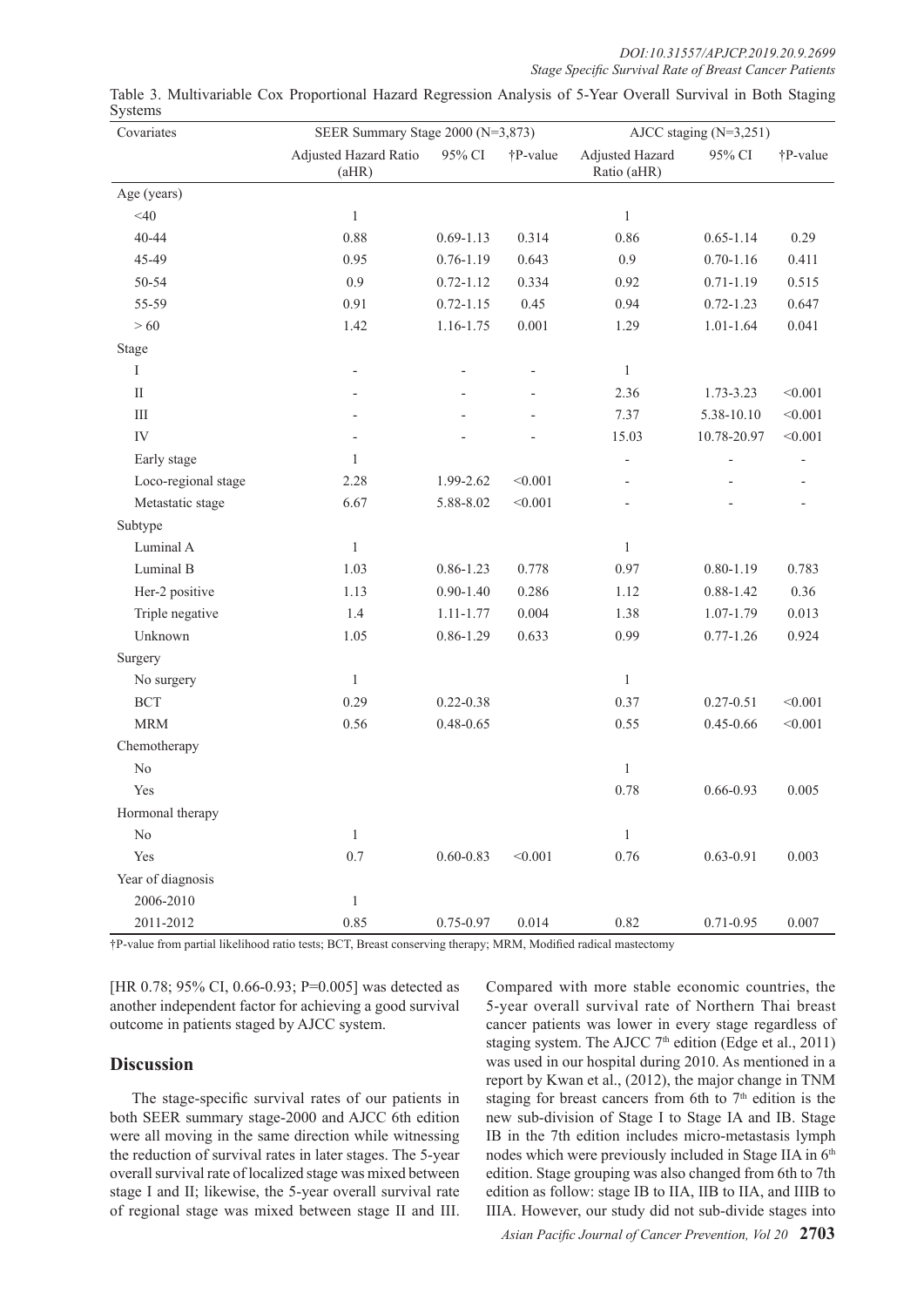

Figure 3. Five-Year Overall Survival of Patients Staged by AJCC Staging System

A or B, thus we might have the combination of stage I and II patients.

In western and more stable economic countries, breast cancer survival rates have improved significantly in past decades. SEER reported five-year survival rates of 90.6% for breast cancer patients diagnosed in 2006 (Noone et al.,

2018) because of new drug development and widespread mammographic screening. The population-based Saarland Cancer Registry in Germany included invasive breast cancer patients between 2000 and 2009 and reported that the overall age standardized 5-year relative survival was 83% (Holleczek et al., 2013). A study in Japan also



Figure 4. Concordance of Five-Year Overall Survival of All Patients Staged by Two Staging Systems

|  |  |  | Table 4. Comparison of 5-Year Overall Survival/Relative Survival Accorrding to Two Different Staging Systems |  |  |
|--|--|--|--------------------------------------------------------------------------------------------------------------|--|--|
|  |  |  |                                                                                                              |  |  |

| Stage              | <b>SEER</b><br>Data $\dagger$ (6) | German <sup>†</sup><br>(7) | Japan<br>(8)             | Canadian<br>(9)          | Malaysia<br>(10) | Singaporea<br>(11)       | Singapore/Malaysia<br>(12) | Our<br>study  |
|--------------------|-----------------------------------|----------------------------|--------------------------|--------------------------|------------------|--------------------------|----------------------------|---------------|
| All stage combined | 90.6                              | 83                         | 92.7                     | 83                       | 49               | 70                       |                            | 74%‡<br>75% § |
| I                  | 100                               | ۰                          | 95                       | 90                       |                  | $\overline{\phantom{a}}$ | $0-II$ 82.5                | 94.4          |
| $\mathcal{I}$      | 93                                | $\overline{\phantom{0}}$   | 90                       | 82                       |                  | $\overline{\phantom{a}}$ |                            | 85            |
| Ш                  | 72                                | $\overline{\phantom{0}}$   | 79                       | 60                       |                  | $\overline{\phantom{0}}$ | $III$ -IV 30.2             | 56.6          |
| IV                 | 22                                |                            | 52                       | 18                       |                  | ٠                        |                            | 28.3          |
| Localized          | $\overline{\phantom{a}}$          | 96.8                       | $\overline{\phantom{0}}$ | $\overline{\phantom{0}}$ |                  | 90                       |                            | 85.3          |
| Regional           | $\overline{\phantom{a}}$          | 79.2                       | $\overline{\phantom{0}}$ | $\overline{\phantom{0}}$ |                  | 68                       |                            | 66.4          |
| Distant metastasis | $\overline{\phantom{a}}$          | 21.8                       | $\overline{\phantom{a}}$ | $\overline{\phantom{0}}$ |                  | 28                       |                            | 26.2          |

†, Relative survival; ‡SEER, staging 2000; §, AJCC staging

**2704** *Asian Pacific Journal of Cancer Prevention, Vol 20*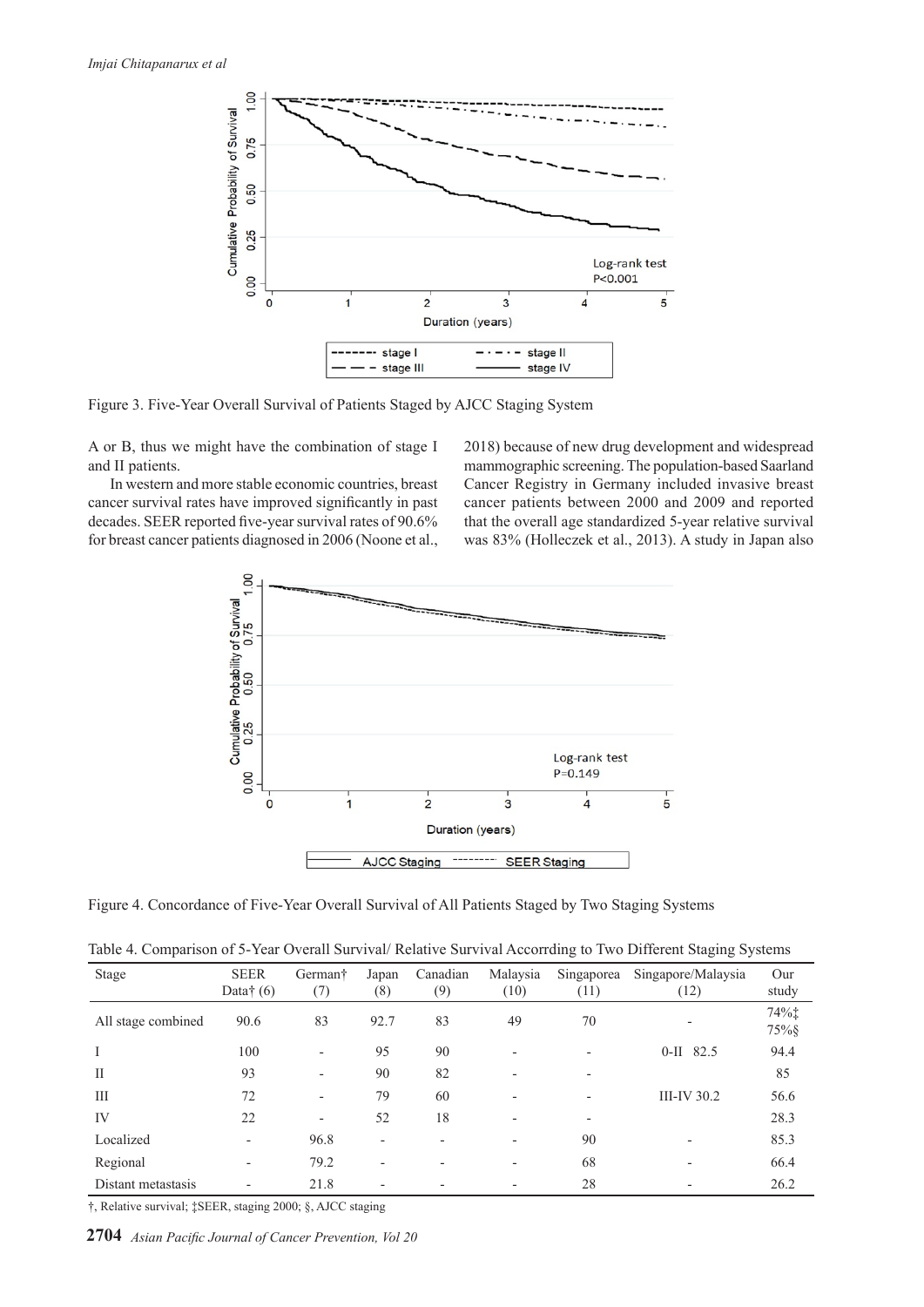reported the 5-year overall survival rate of 92.7 % in 2006, which was satisfactory (Anan et al., 2015). For breast cancer patients who was diagnosed in British Columbia, Canada in 2002, the 5-year overall survival was 83% for all combination of all stages (Davidson et al., 2013).

To focus on our neighbors in Southeast Asia, we found a Malaysian cohort study, which was conducted from 2001 to 2005. The aforementioned study reported that the overall 5-year survival rate was only 49% in that country (Abdullah et al., 2013). Tan et al., (2009) reported that the 5-year age-standardized relative survival of Singaporean women diagnosed with breast cancer was 70% from 1980 to 1999. Similarly, our study found that the 5-year overall survival rates were 74% (95%CI: 72%-75%) and 75% (95%CI: 73%-76%) for all stages of breast cancer according to SEER and AJCC staging systems, respectively, which is similar to rates reported in our neighbors, but still lower than those reported in more stable economic countries s of.

However, when we analyzed the stage-specific survival, we found that the 5-year survival was likely stratified by the stage of breast cancer. The survival rates of Thai women were comparable to those of stable economic countries. We found that the 5-year overall survival of localized and metastatic stages was slightly lower while much lower in regional stage when compared with the results of a study conducted in German, indicating that ... (Holleczek et al., 2013). In addition, with respect to AJCC staging, the 5-year overall survival of stages I, II, and IV in our cohort was slightly lower while much lower in stage III in comparison with the results of studies conducted in the US and Japan, showing that… (Edge et al., 2011; Anan et al., 2015). However, in a Canadian report, similar findings were reported, which demonstrated that (Davidson et al., 2013).

Our findings are consistent with those of other research conducted in Southeast Asian countries. The results of a study conducted based on data retrieved from Singapore-Malaysia hospital-based breast cancer registry showed that the 5-year overall survival was 82.5% in patients with TNM stage 0-II cancer, and 30.2% in patients at late stages (Pathy et al., 2011). Five-year age-standardized relative survival by the stage of cancer in relation to time since diagnosis in a Singaporean study (Tan et al., 2009) was 87%, 60%, and 15% for localized, regional, and distant metastatic stages, respectively. Nevertheless, they analyzed patients in the earlier year of diagnosis than our study where the lack of novel treatments might affect their outcomes. Table 4 demonstrates the results of comparison between our study and other countries in terms of the 5-year survival outcomes .

In Thailand, there is limitation of screening mammography. The recent breast cancer screening guideline presented by our National Cancer Institute recommendes mass, selective, or opportunistic screening. This can explain why our study showed a stage distribution more weighted to stages II-III than stage I. Most Thai patients are covered under Medical Welfare Scheme (MWFS). Patients can access public health services in public hospitals and private hospital affiliated with

#### *DOI:10.31557/APJCP.2019.20.9.2699 Stage Specific Survival Rate of Breast Cancer Patients*

the National Health Security Office (NHSO). The Thai government Universal Coverage Health Scheme, MWFS, offers three cornerstones of breast cancer treatment; that is, surgery, chemotherapy, and radiotherapy. However, NHSO restricts access to certain critical medical treatments, such as novel dose-dense chemotherapy treatments, anti-hormonal therapy or ovarian suppression, and anti-HER2 treatment. The most widely used adjuvant chemotherapy regimens were FAC (5-Fluorouracil, adriamycin, cyclophosphamide), AC (adriamycin, cyclophosphamide), and CMF (cyclophosphamide, methotrexate, and fluorouracil). In Thailand, Taxane was approved in 2007, which restricted indication in the sequential adjuvant treatment after AC for high-risk nodepositive breast cancer by 2007 St Gallen expert consensus criteria. Afterwards, non-steroidal aromatase inhibitor (letrozole only) was approved by NHSO in 2009 to be used nationwide for adjuvant therapy for node-positive hormone-receptor positive postmenopausal breast cancer patients. Most patients in this analysis did not received adjuvant trastuzumab since this agent was only recently approved in 2015 for node-positive Her 2-positive breast cancer patients.

Other issues that may lead to lower survival outcome of patients with stage III disease in this study included the inadequacy of health care providers, therapeutic agents and facilities, and limited geographical location of accessible health care service centers. Patients with operable locally advanced stage III mostly received systemic adjuvant therapy, which was similar to therapy suggested for stage II disease. Sequential adjuvant taxanes mainly paclitaxel after AC was also restricted and given in high risk node-positive breast cancer patients by 2007 St Gallen expert consensus criteria. For patients with inoperable, non-inflammatory, stage III locally advanced breast cancer at presentation, the initial available chemotherapy regimen of the national reimbursement protocol is the use of either CMF, FAC, or AC without taxanes. Trastuzumab for HER-2 positive and aromatase inhibitor for hormonal positive are generally restricted in the adjuvant setting for patients treated under NHSO. These were great barriers against improving survival outcome of breast cancer patients in this area to the satisfactory level. We have only 2 radiotherapy centers in Northern Thailand and 10 radiation oncologists to serve more than 6 million populations.

Post therapy surveillance and follow up for patients with stage I – III disease are mainly based on the performance of regular medical history and physical examination and optimal for annual mammography .

In conclusion, according to the data of this study, the 5-year stage-specific survival of Northern Thai breast cancer patients in both staging systems was comparable to the Southeast Asian cohorts, but it was lower than that of high resource countries cohorts. This discrepancy in cancer survival confirms the importance of access to screening program and therapeutic agents and facilities for breast cancer patients in Northern Thailand.